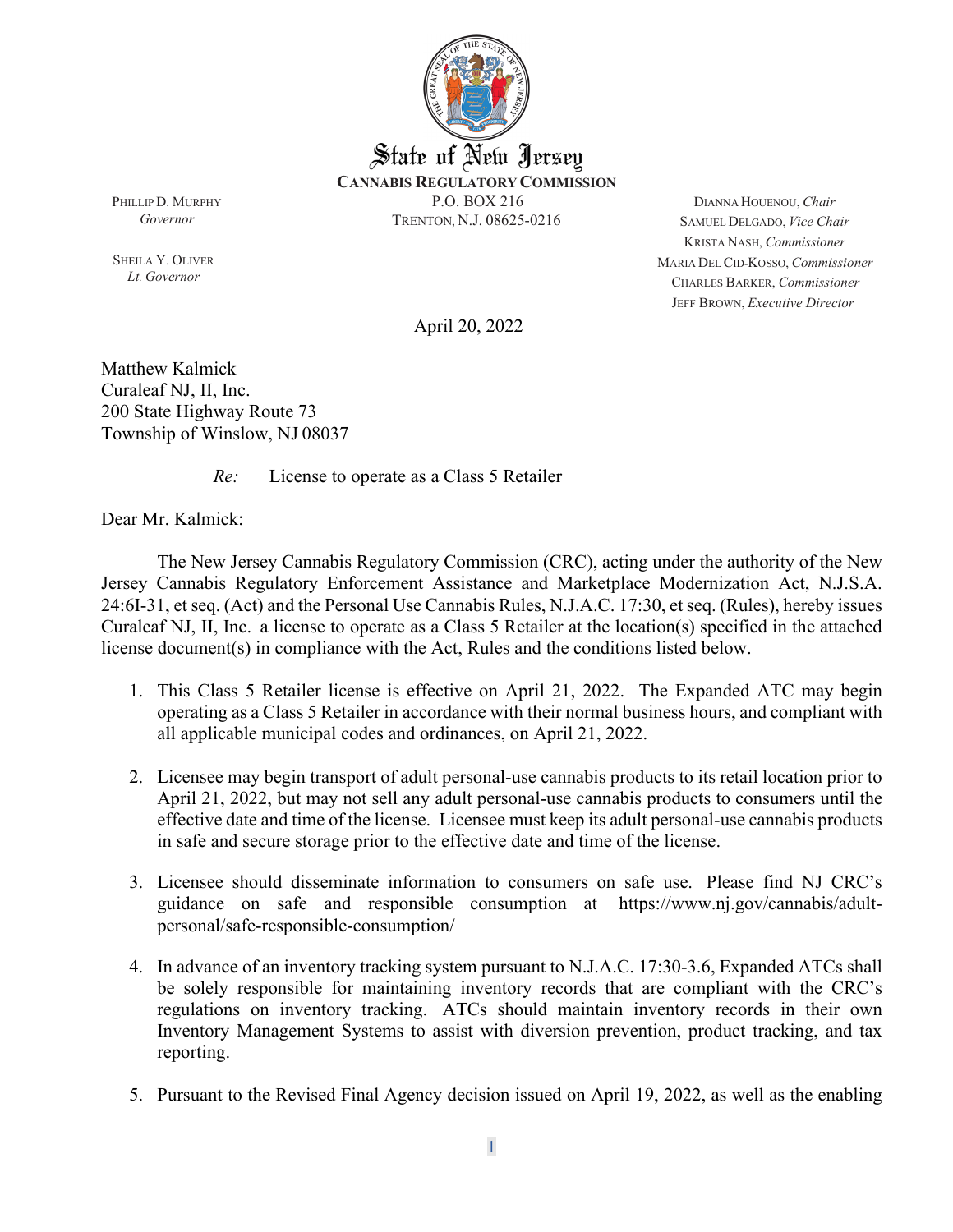statute at N.J.S.A. 24:6I-46(a)(3)(1)(iv) and personal use regulations at N.J.A.C 17:30-7.1(d), an expanded ATC shall not make operational changes that reduce access to medical cannabis for patients to operate a Class 5 Retailer. Patient access includes maintaining the availability of all products and strains to medical patients. Additionally, raising prices is a form of restricting access. **Failure to satisfy this condition set may result in adverse action taken against your entity.** 

- 6. The cannabis retailer must not sell to a consumer in a single sales transaction, more than:
	- Dried Flower: 1 ounce
	- Concentrates/Resins/Oils: 5 g or equivalent in ml.
	- Ingestible items: 1000mg total (or 10 ingestible 100mg packages) per transaction.

Any violation of the conditions of this license and/or the legal and regulatory requirements to operate a Class 5 Retailer in the State of New Jersey may result in the CRC acting against your entity including, but not limited to, suspending your entity's operations, in accordance with the Act, Rules and any other applicable laws.

Sincerely,

Journ

Jeff Brown Executive Director New Jersey Cannabis Regulatory Commission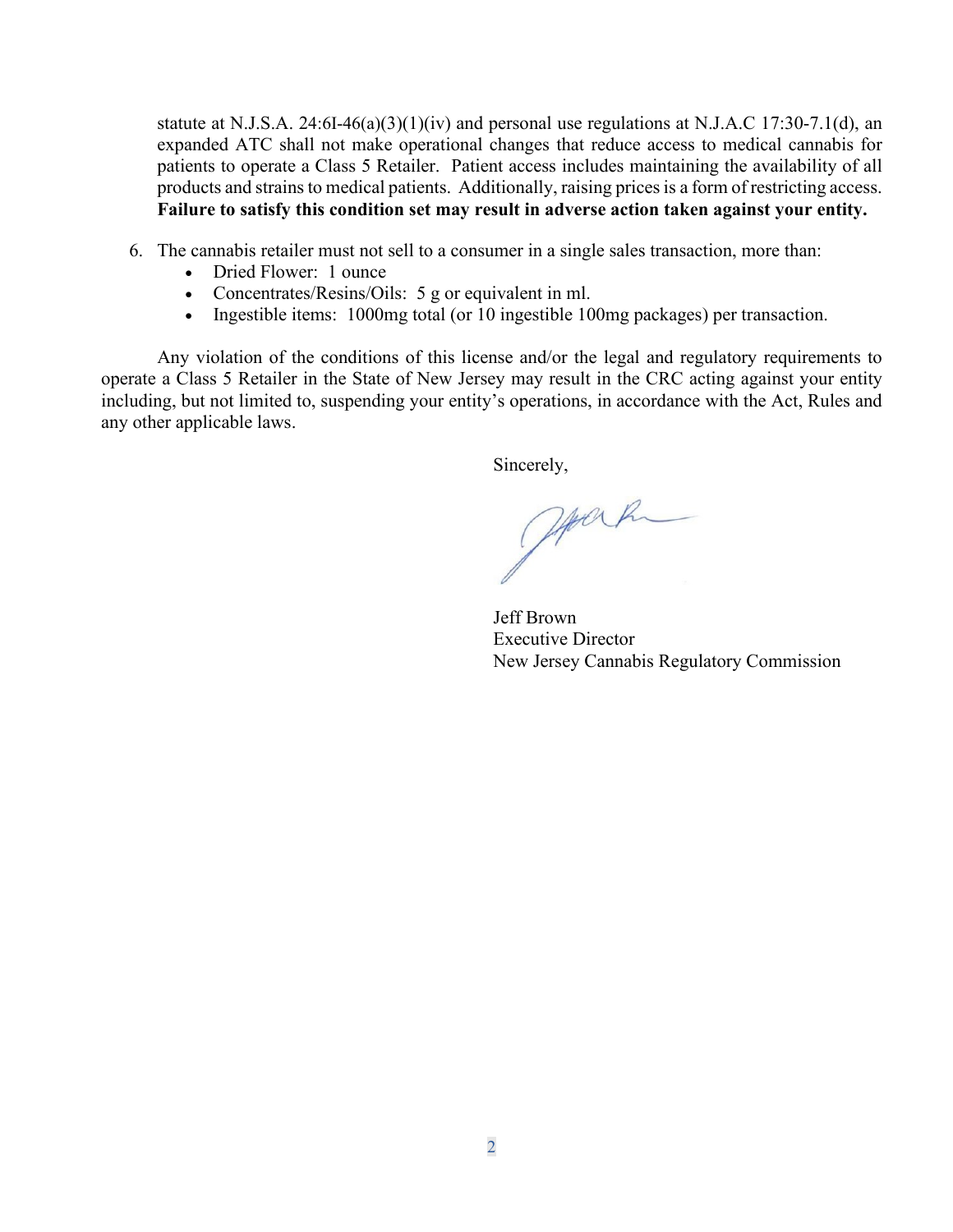# **STATE OF NEW JERSEY** *CANNABIS REGULATORY COMMISSION*

*OFFICE OF COMPLIANCE & LICENSING*

## *FINAL RECOMMENDATION FOR:*

### **CLASS 5 - RETAILER**

LEGISLATION STATEMENT AS IT PERTAINS TO EACH TYPE OF LICENSING

UNDER THE AUTHORITY OF THE NEW JERSEY CANNABIS REGULATORY, ENFORCEMENT ASSISTANCE, AND MARKETPLACE MODERNIZATION ACT, P.L.2021, C.16 (C.24:6I-31 ET AL.), THE CANNABIS REGULATORY COMMISSION HEREBY ISSUES THIS LICENSE TO OPERATE A CANNABIS BUSINESS FOR THE PURPOSE OF RETAILER TO:

**FACILITY NAME: CURALEAF NJ II LICENSE FACILITY ADDRESS: 640 CREEK RD, , BELLMAWR, CAMDEN NJ - 08031 LICENSE NUMBER: RE000007 EXPIRATION DATE: 04/20/2023**

**DIANNA HOUENOU** COMMISSION CHAIR

**JEFF BROWN** EXECUTIVE DIRECTOR